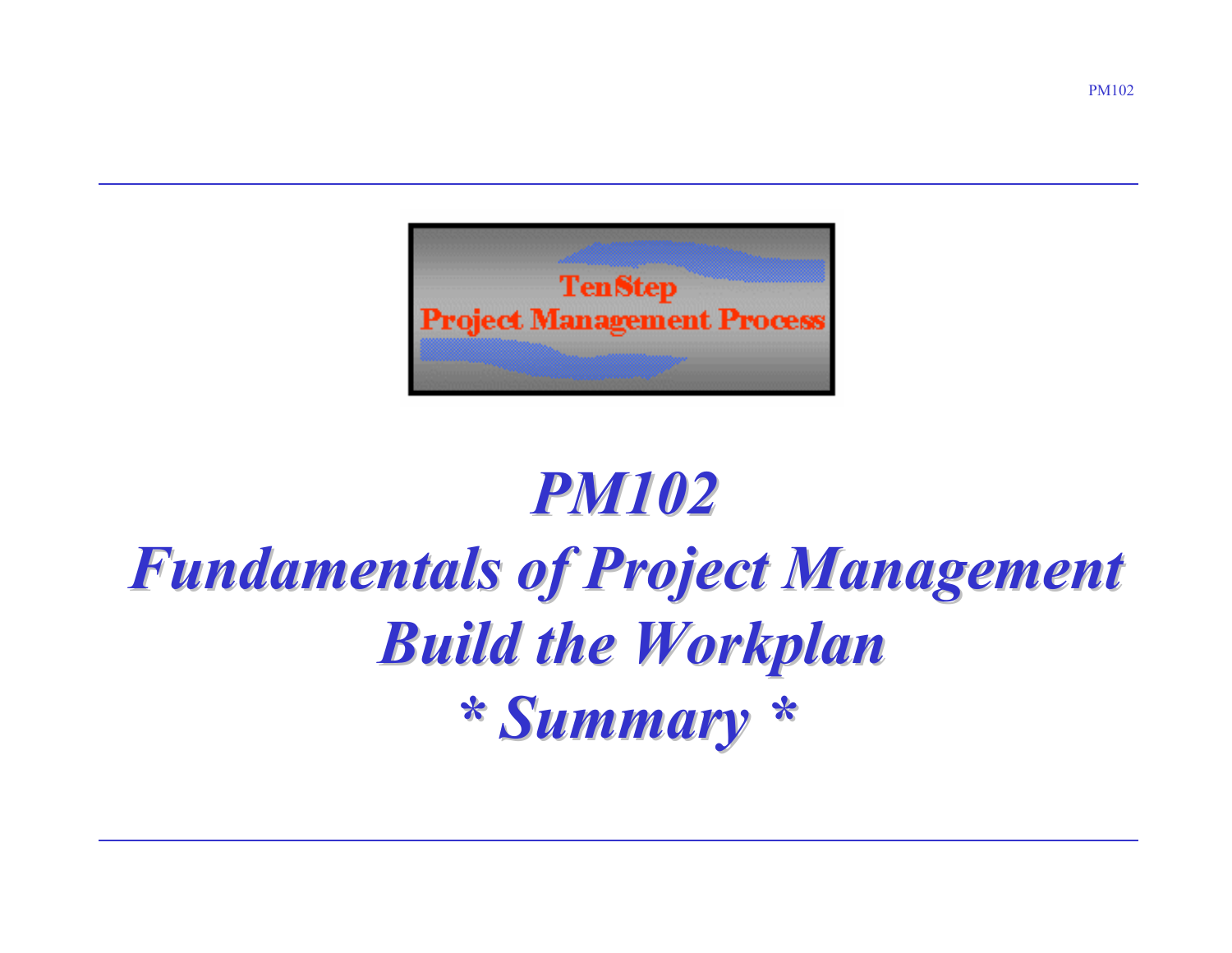#### *Build the Workplan Build the Workplan*

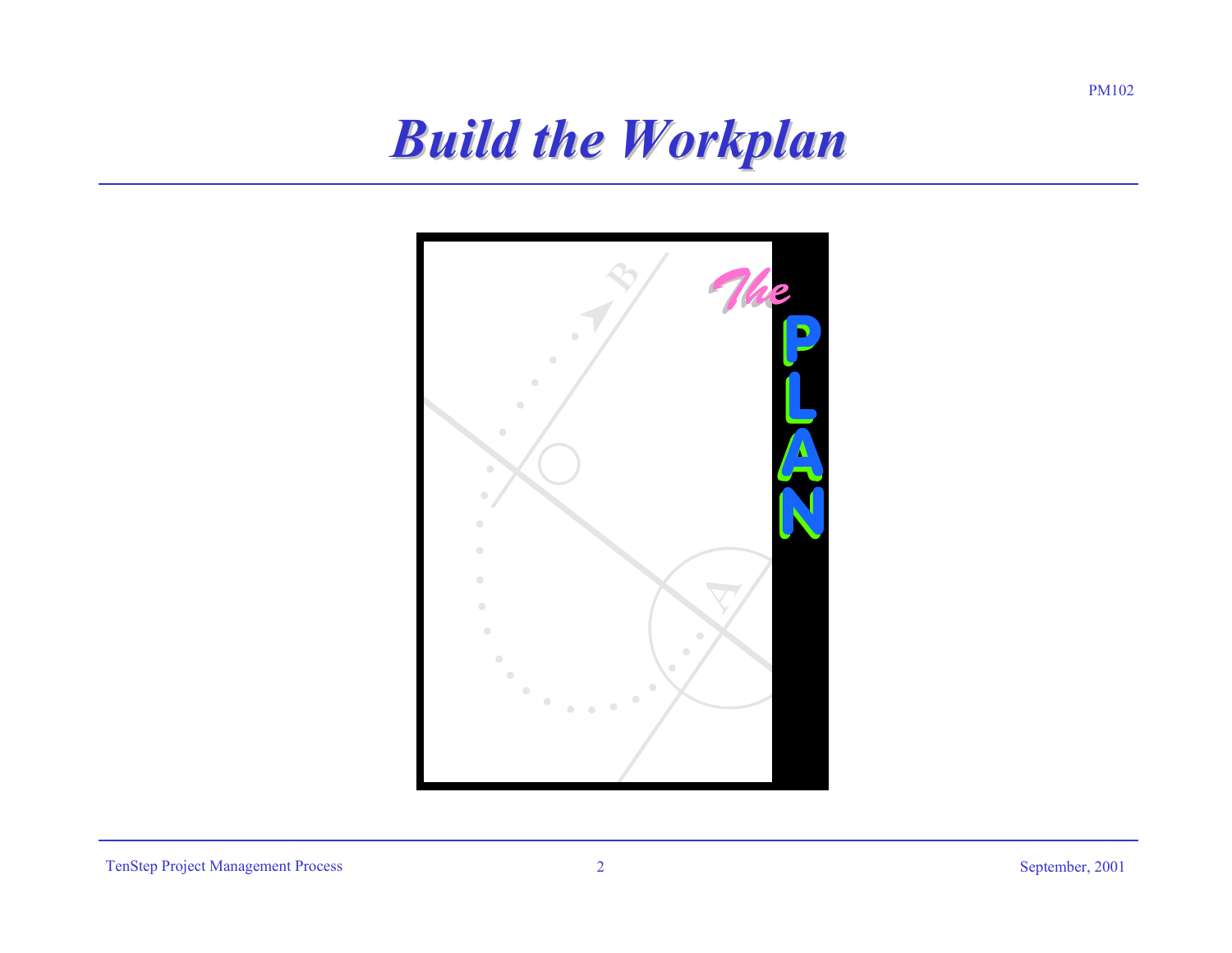# *Build the Workplan Build the Workplan*

- Work through activities in your head (small project)
- •Use workplan from prior successful project
- •Use templates based on project characteristics
- $\bullet$ Build from scratch

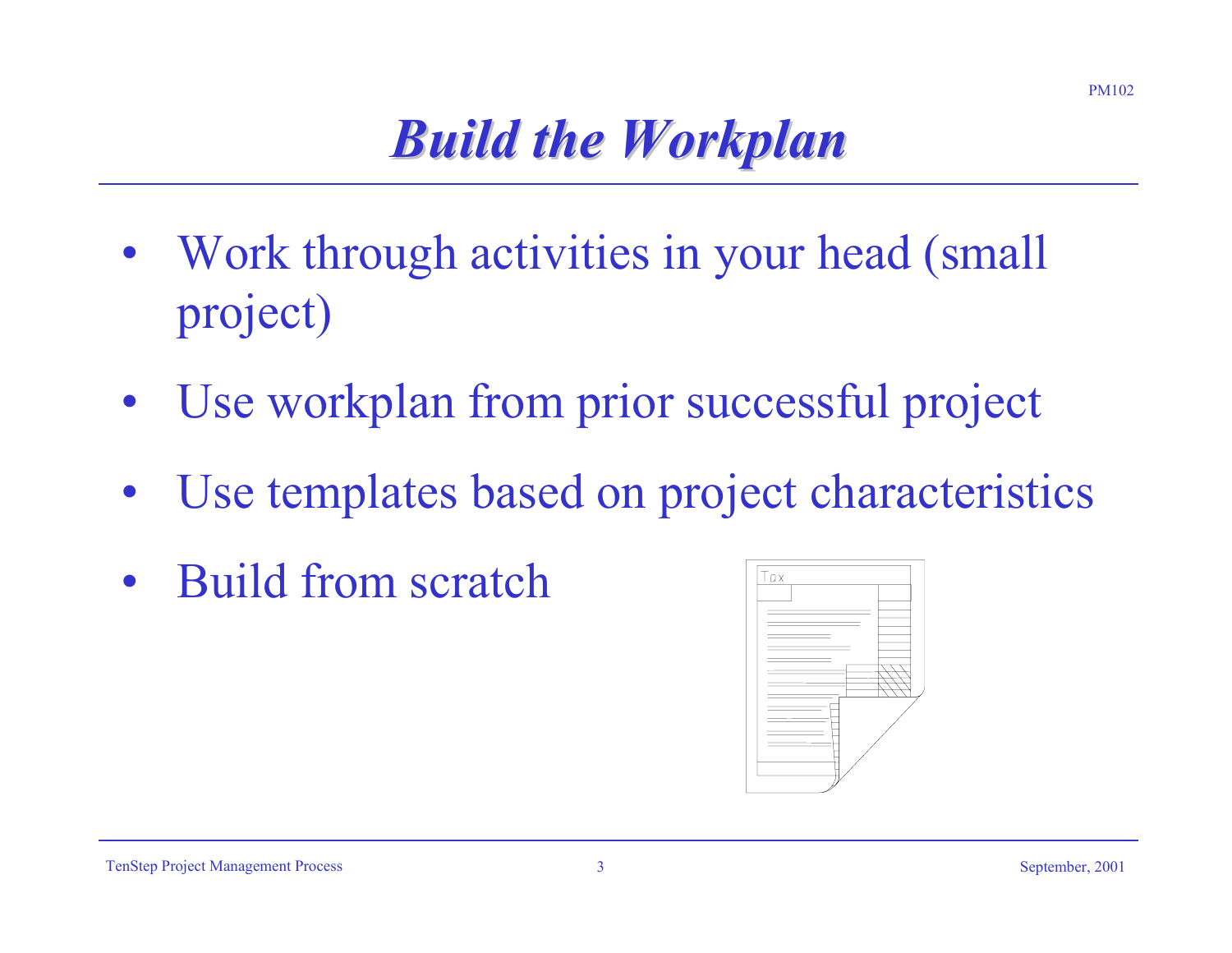# *Build the Workplan From Scratch Build the Workplan From Scratch*

- 1. Review all baseline deliverables
- 2. Create a Work Breakdown Structure (WBS)
- 3. Estimate the work
- 4. Create a Network Diagram
- 5. Assign resources
- 6. Adjust plan and add milestones

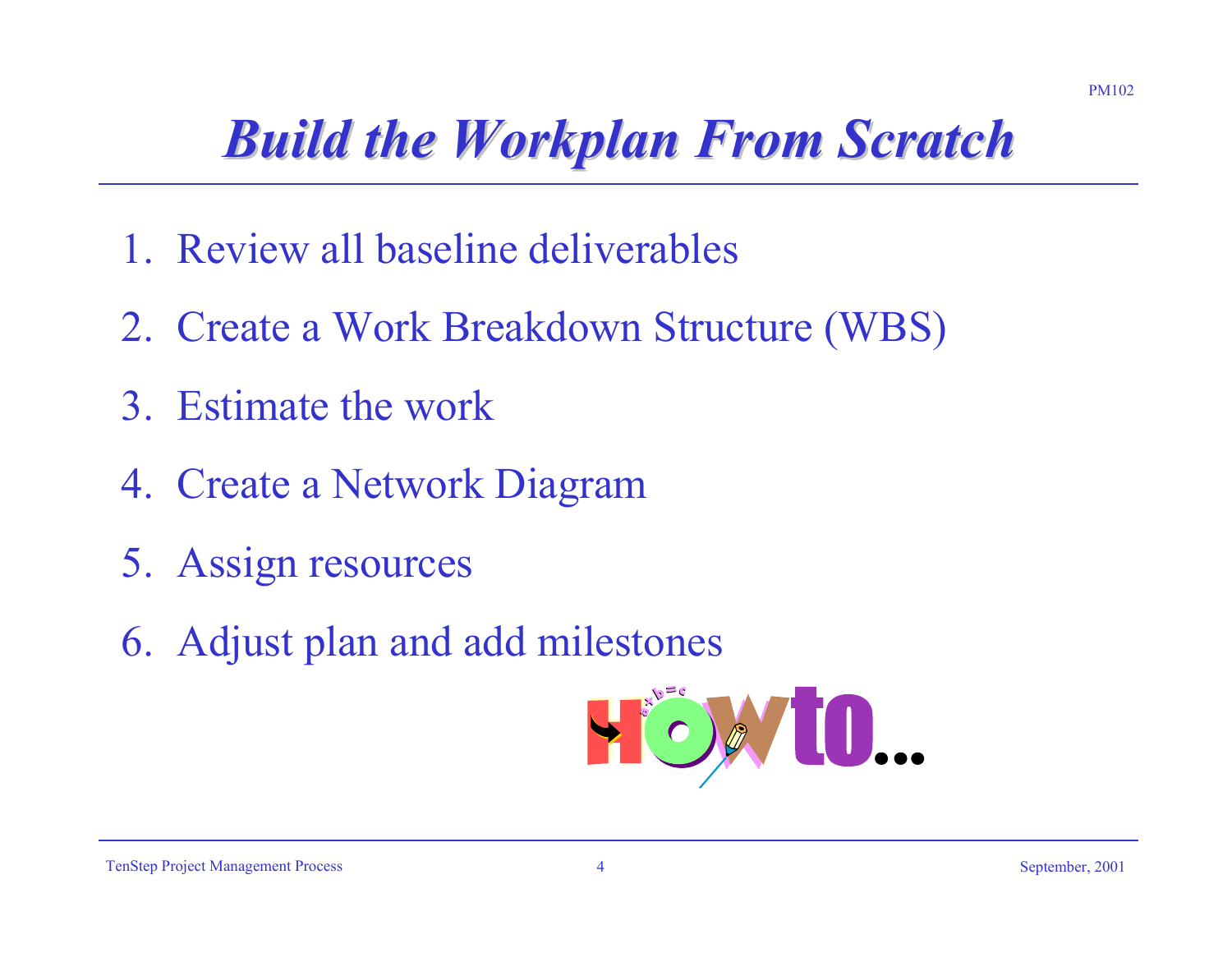# **Step 1 - Review All Baseline Deliverables**

- Project Definition
	- $\circ$ Deliverables
	- $\mathsf{O}$ Approach
- Estimating tools
- 
- Resource availability
- Previous WBS from prior projects
- •Company architecture

PM102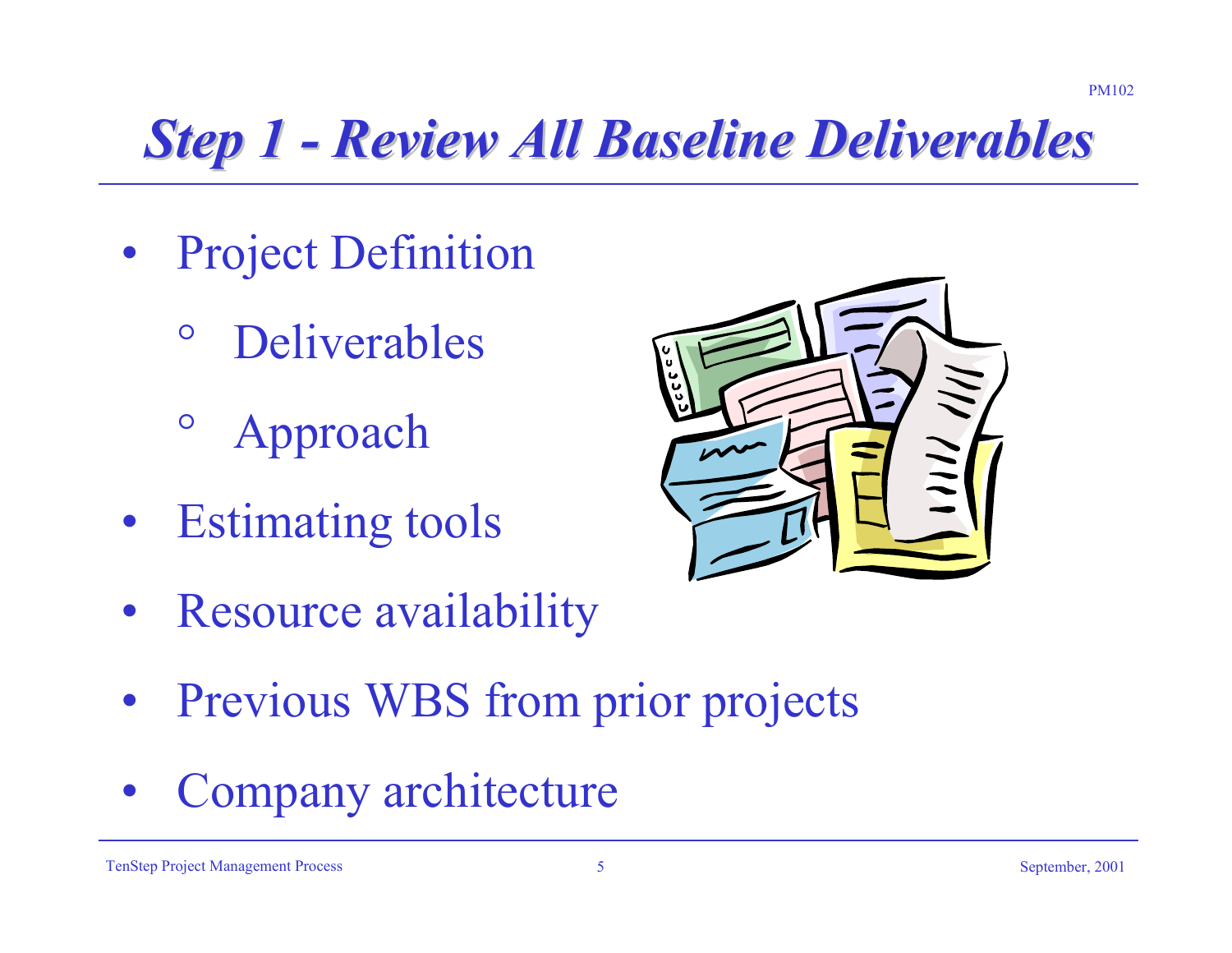## **Step 2 –** *Work Breakdown Structure*

- $\bullet$  Determine how to organize the work breakdown
	- $\circ$  Time based i.e. planning/analysis/design/construct/test/implement
	- $\circ$  Deliverable based i.e. online application/data warehouse/user query tools
	- $\circ$  Geography based i.e. Chicago Pilot Test/Midwest Region/Eastern Region
	- $\circ$ Other …
- •Any breakdown should end up covering all the work
- •Sequencing not important for WBS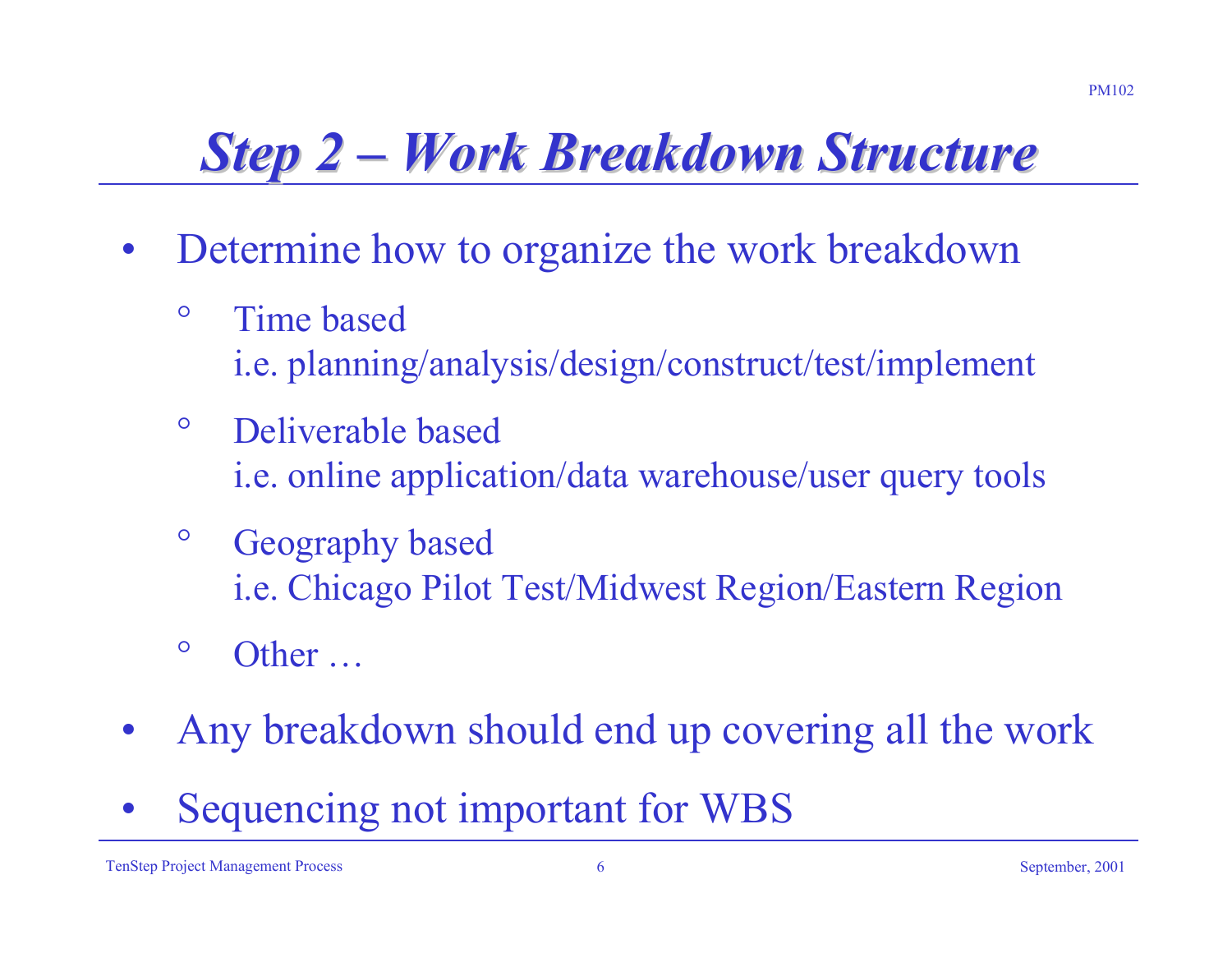# *Work Breakdown Structure (WBS) Work Breakdown Structure (WBS)*

- Estimating threshold
	- how small to break the work down
- •Summary activities
- $\bullet$ Detailed activities

PM102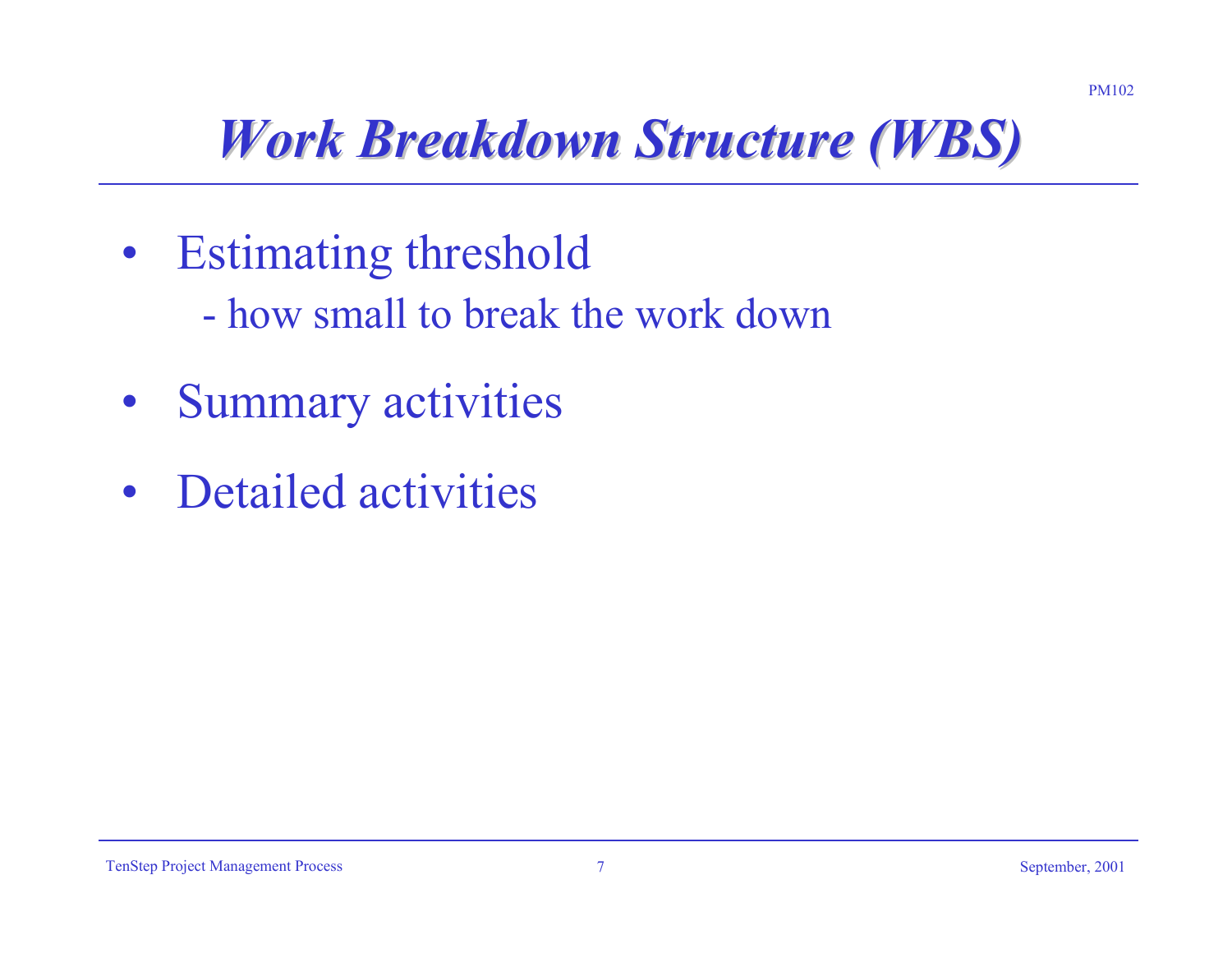# *Learning Objectives Learning Objectives*

- By the end of this class, each participant should be able to:
- Discuss the value of methodology and project management (PM100)
- $\checkmark$  Define a project (PM101)
- $\blacktriangledown$  Build a simple workplan (PM102)
- •Create procedures for managing a project
- •Understand the many aspects of managing a project
- •Utilize basic project management templates